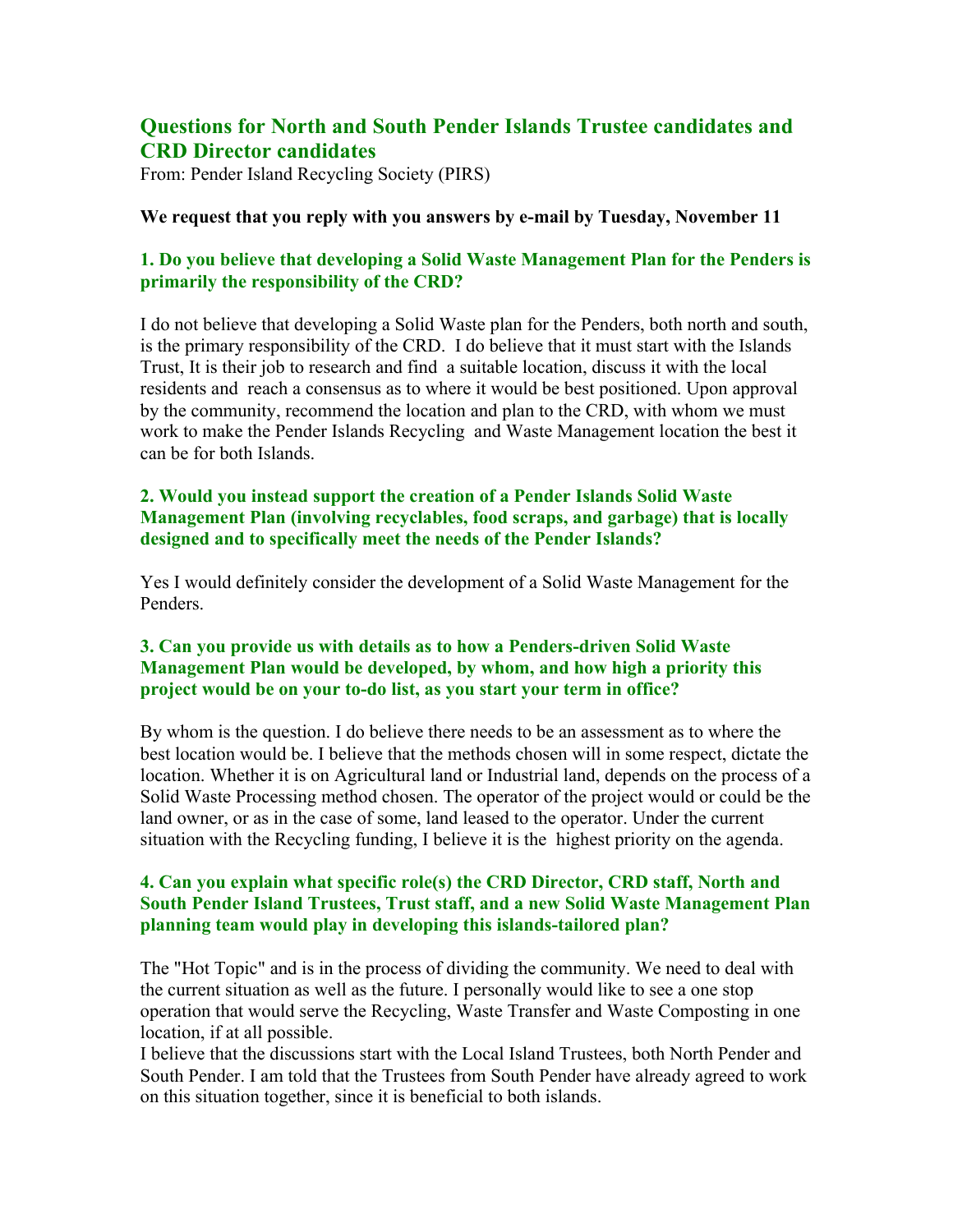From my perspective this is the way I see it working:

- the trustees are instrumental in starting the process, along with open communication with the community.

- Finding and approving a location that is suitable, including land use zoning, site selection, and all the other requirements that must be approved by the experts. This should also include information from and about the types of waste composting types and styles.

- The findings are then given to staff to work along with us, in making sure that the project is do-able.

- This information is then forwarded to the CRD, whose job it is to approve and provide funding.

- I believe that all the different ways of recycling, composting and waste transfer should be a one location, one management situation.

# **5. Do you agree that a Pender-initiated Solid Waste Management Plan should engage the community in an open and transparent process in developing the plan and finding the best location for waste management facilities on the Penders?**

I believe that the whole community should have full and complete information about the process, and have open communication about it. There are many different view points and ideas among our residents. If they feel involved, then the project would work much better for everyone.

# **6. Do you have any ideas how to fund the creation of a locally-initiated Solid Waste Management Plan for the Penders?**

At present, many people pay for a weekly pick up of their garbage, others choose to drop their garbage at the small drop off location in Magic Lake, I also know of some who choose to drop it at the ferry terminal or on the ferry or in Sidney and think they are not noticed. I would like to think that if there was a simple solution to our waste, that they might take advantage of a local service. Do their recycling and garbage drop off all at one time. There should be a fee, and it would probably have to be based on some funding from the CRD and some user fees. People every where else do pay for disposal of their waste one way or another. Whether it is a bill from CRD or pay and drop. I believe that with a monthly charge, charged and paid at the same time that the Water bills or taxes are charged. If people are paying a small amount regularly, it will encourage them to take advantage of it, and the service or CRD have a regular income for operation. It would be nice to have a regular reliable service. Perhaps local pick up of recyclables, solid waste and all in one step.

# **7. Do you support the creation of a Penders-driven Solid Waste Management Plan, involving wide community consultation, prior to approving any bylaw applications relevant to waste management currently before or forthcoming to the Islands Trust?**